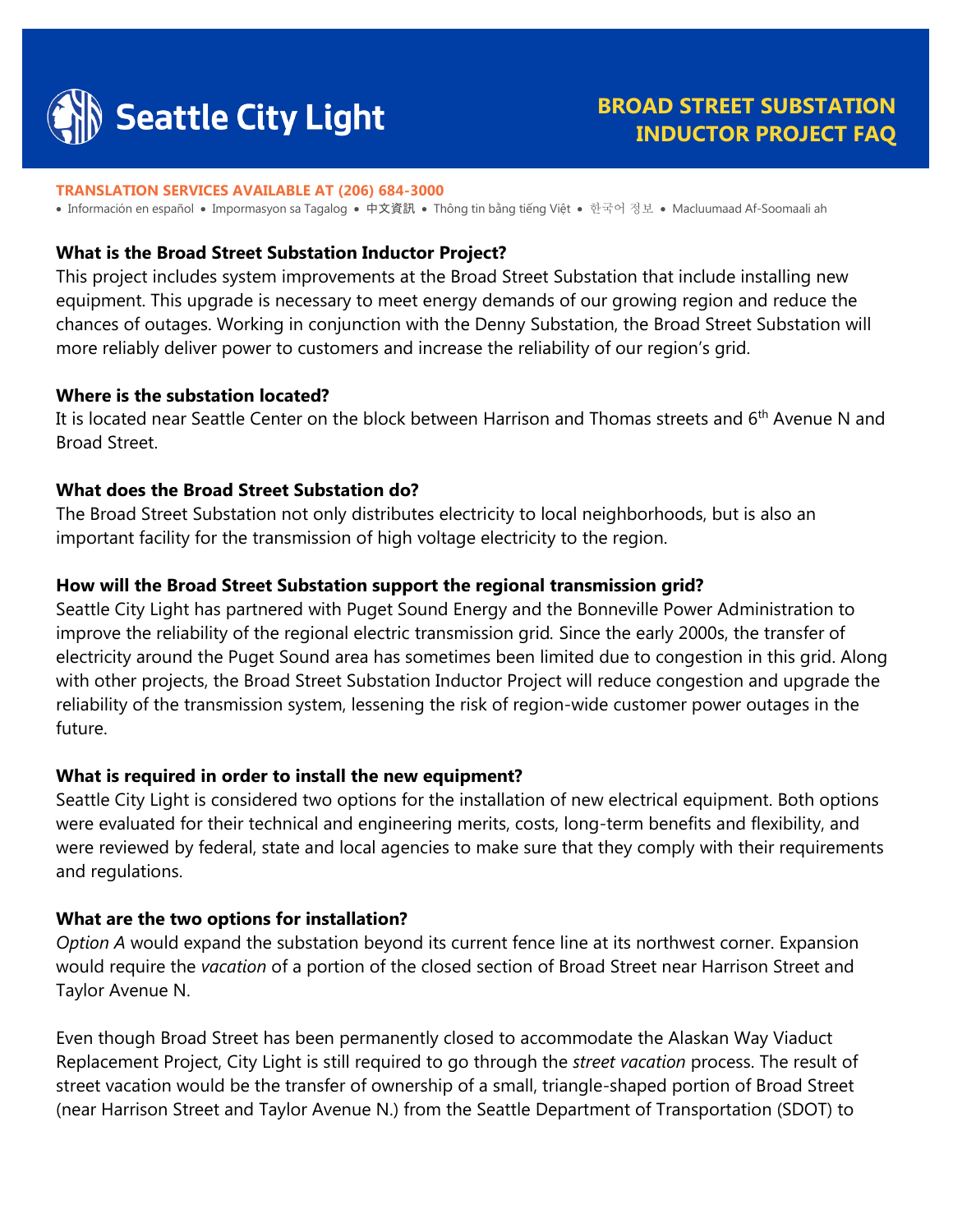Seattle City Light. Acquisition of this segment of the right-of-way would allow City Light to expand the boundary of the substation and create space and greater flexibility for arranging the new equipment.

*Option B* would not include street vacation. This option would maintain the current substation footprint and require installation of new equipment above the current fence height at the northeast corner of the substation. This option, if feasible, limits flexibility for any future expansion, improvements or operational repairs to the substation. The feasibility of this option will be determined once the preliminary design is completed.

## **Is there a preferred alternative?**

Yes, City Light has selected Option A as the preferred alternative because it provides a number of benefits that Option B does not. These include: more efficient equipment layout, greater safety for workers, longterm flexibility for other improvements, and preserved views.

## **What is Street Vacation?**

S*treet vacation* refers to the process whereby a property owner (in this case, City Light) petitions City Council to acquire adjacent street right-of-way for use other than as a public roadway. The portion of Broad Street proposed for street vacation is a permanently closed road that is no longer in use and would be used for substation expansion.

# **What will be done to compensate for the loss of the public right-of-way?**

Because City Light is proposing to acquire a section of what used to be a public area from public use through the street vacation process, it must compensate the loss of that area by providing public benefits that are equal to the value of that area. City Light is proposing public benefits that it feels are in alignment with the value of the vacated area. City Light is proposing a number of street and sidewalk improvements Thomas Street between 6<sup>th</sup> Avenue and Taylor Avenue N, including widening the sidewalk, adding street and pedestrian lighting, installing bike lanes, and adding street trees.

### **Would there be public benefits if Option B was selected?**

Because City Light would not be vacating the street under Option B, public benefits would not be included in Option B's design.

### **How did you come up with the proposed public benefits?**

The proposed public benefits are streetscape improvements that have been identified in two approved plans, the Thomas Green Street Concept Plan and the Lake2Bay Trail. City Light would pay for the construction of the benefits in a one block area and would coordinate with SDOT to ensure the improvements are consistent with designs for the rest of the area.

# **Does the public have a voice in selecting the public benefits?**

Yes, the public has opportunities to provide input on the public benefits. Comments on the proposed public benefits can be made at project open houses and via email. There will also be a public hearing held by the Seattle City Council in mid-2018. City Council will ultimately determine if the public benefits proposal is sufficient and will approve or reject the street vacation petition.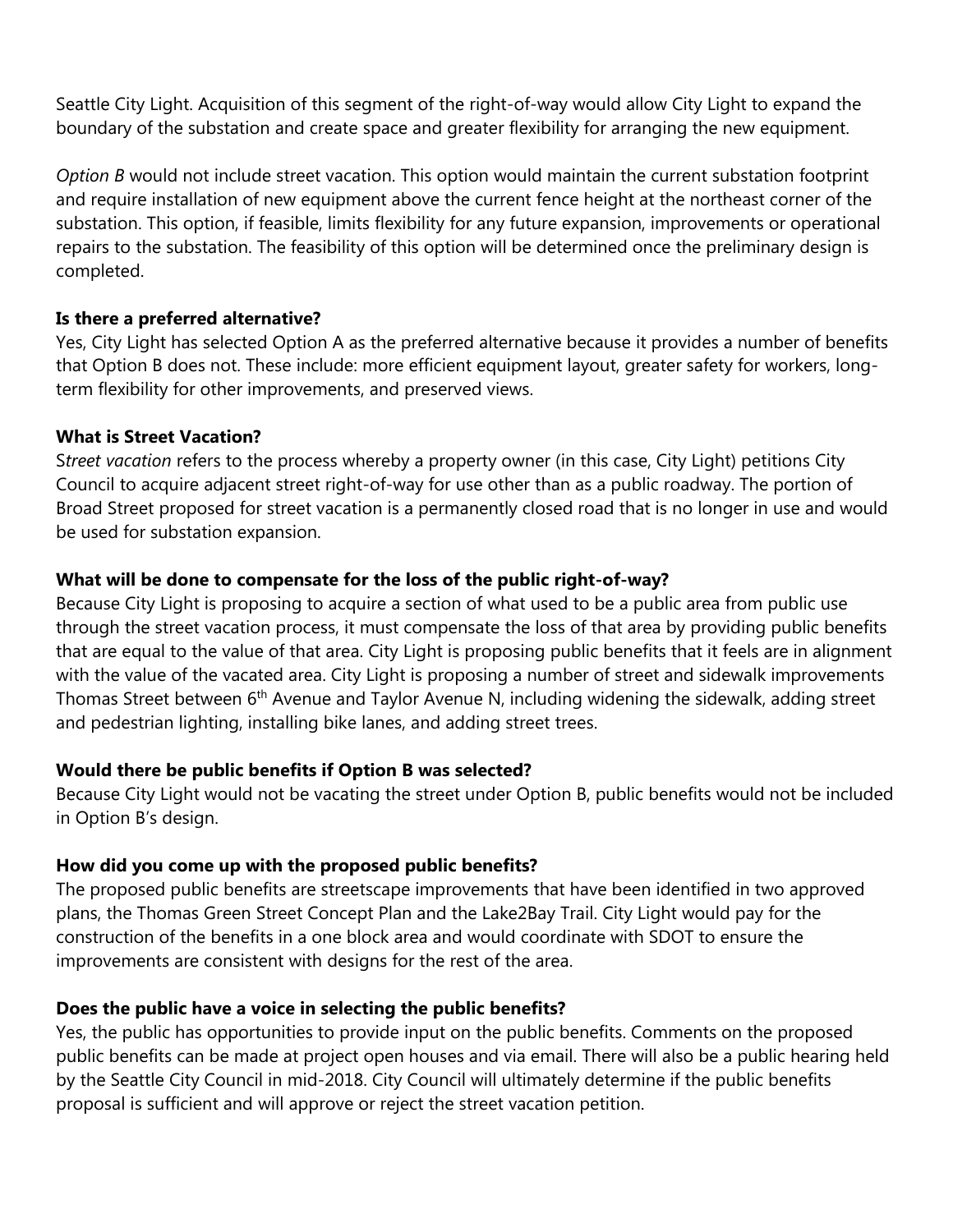# **Will art be included in this project?**

There is a possibility that this project would include a 1% for Art commission. City Light is currently discussing the possibility of having an artist involved by 60% design with the Office of Arts & Culture.

### **How will the artist be selected and will the community have any input?**

An artist or artist team will be chosen through the Office of Arts & Culture's selection process. Artists will either be selected from an Open Call to Artists or through the city's Prequalified Artist Roster. A community member from the area will be a part of the selection panel. As part of the design process, artist meet with community members to discuss the project and gather input.

# **Will City Light study potential environmental impacts of the project?**

Yes. The environmental review of the Broad Street Substation Inductor Project was being performed and completed alongside the with the related Denny Substation Project's Environmental Impact Statement (EIS). Seattle City light continues to evaluate the design as it progresses to ensure that there are no changes to the environmental impacts defined in the Denny Substation EIS.

## **What are the benefits of this project?**

The new equipment at the Broad Street Substation will reduce congestion on our regional power grid and upgrade the reliability of the transmission system, lessening the risk of customer power outages in the future.

### **How much will it cost?**

Since the project is in the early design stages, the exact cost is still to be determined. More information on this will be shared as it becomes available.

# **Are other agencies contributing to the funding of the project since it benefits the whole region?**

Bonneville Power Administration, Puget Sound Energy and Seattle City Light are equally responsible for covering the costs of the Broad Street Substation Inductor Project.

# **Will my rates go up to pay for this project?**

Large capital improvement projects like this one are financed with bonds which spread the cost out over a long period. The utility in its six-year strategic plan develops projected rates. A project to be worked on now has had its costs embedded in the current rate projections.

### **What is the construction schedule?**

While the exact construction schedule won't be known until we select a contractor, we plan on beginning construction in 2021, and that construction will take about 9 months to complete.

# **What should we expect for construction impacts?**

Most of the construction will be contained within the substation. Primary activities will include installing underground cables, concrete pads and new equipment. There will need to be a small number of road or lane closures on Harrison Street to allow for the delivery of the new equipment.